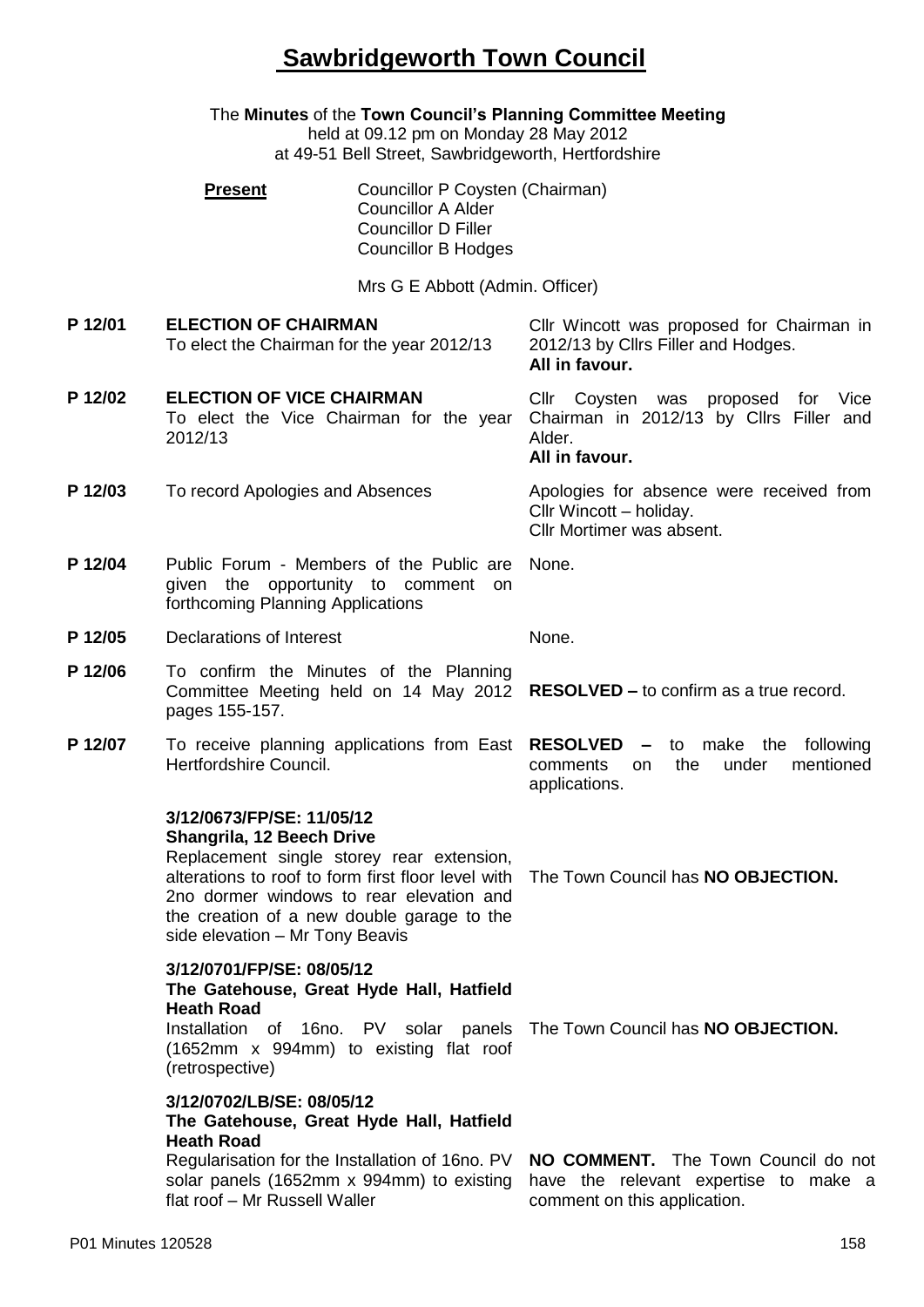|         | 3/12/0753/FP/MP: 09/05/12<br>54 Pishiobury Drive<br>Removal of glazed roof and part of The Town Council has NO OBJECTION.<br>conservatory and installation of tiled roof - Mr<br>David Evans                                            |                                  |
|---------|-----------------------------------------------------------------------------------------------------------------------------------------------------------------------------------------------------------------------------------------|----------------------------------|
| P 12/08 | To receive any late Planning Applications None received.<br>received following the publication of this<br>Agenda.                                                                                                                       |                                  |
| P 12/09 | To note Planning Decisions received from <b>NOTED:</b> the report on planning application<br>East Hertfordshire Council.                                                                                                                | decisions now received.          |
|         | 3/12/0003/FP<br>19 Honeymeade<br>Single storey front extension, two storey side <b>Granted</b><br>extension and single storey rear extension                                                                                            | (No Objection)                   |
|         | 3/12/0320/FP<br>Fair Green House, 17, Vantorts Road<br>Two storey side extension and internal alterations<br>to attic                                                                                                                   | <b>Refused</b><br>(No Objection) |
|         | 3/12/0321/LB<br>Fair Green House, 17, Vantorts Road<br>Two storey side extension and internal alterations<br>to attic                                                                                                                   | <b>Refused</b><br>(No Comment)   |
|         | 3/12/0351/FP<br>London Road, Sawbridgeworth, Herts CM21<br>9JH<br>Erection of a column mounted CCTV camera                                                                                                                              | <b>Granted</b><br>(No Comment)   |
|         | 3/12/0413/FP<br>The Old Vicarage, Sheering Mill Lane<br>Replacement single storey conservatory                                                                                                                                          | <b>Granted</b><br>(No Objection) |
|         | 3/12/0414/LB<br>The Old Vicarage, Sheering Mill Lane<br>Demolition and replacement of conservatory                                                                                                                                      | <b>Granted</b><br>(No Comment)   |
|         | 3/12/0463/FP<br><b>29 The Orchards</b><br>Demolition of existing single storey side extension<br>and erection of two storey side extension                                                                                              | <b>Refused</b><br>(No Objection) |
|         | 3/12/0470/FP<br><b>11 Pishiobury Drive</b><br>Replacement conservatory,<br>two storey front<br>extension, single storey side extension and garage                                                                                       | <b>Granted</b><br>(No Objection) |
|         | 3/12/0490/FP<br>32 Gilders<br>Two storey side extension                                                                                                                                                                                 | <b>Granted</b><br>(No Objection) |
|         | 3/12/0509/FP<br>34 Parkway<br>Conversion of existing garage to habitable space<br>with first floor and part two storey side and rear<br>extension, pitched roof over adjoining porch and<br>single storey rear extension (conservatory) | Granted<br>(No Objection)        |
|         |                                                                                                                                                                                                                                         |                                  |